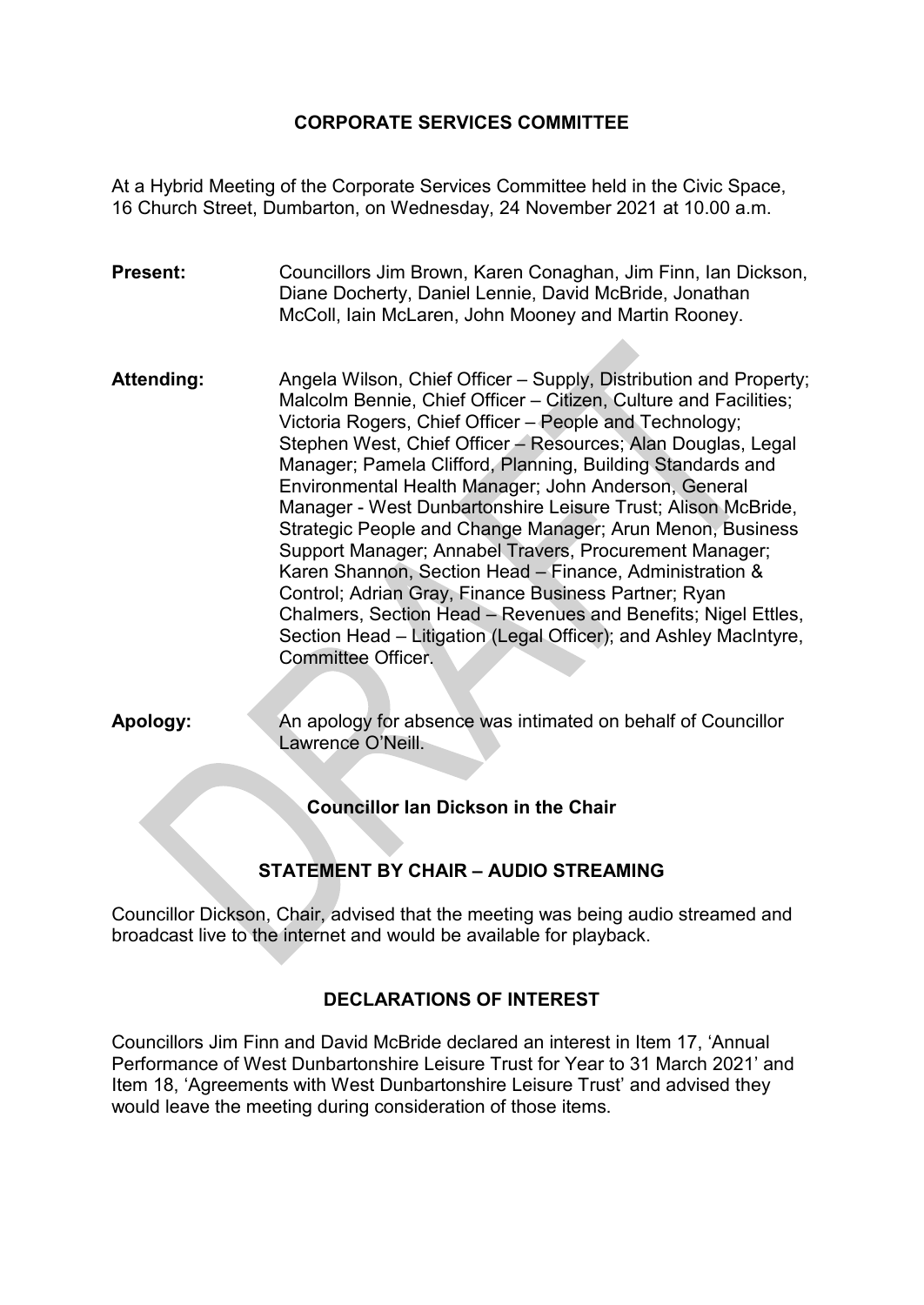# **RECORDING OF VOTES**

The Committee agreed that all votes taken during the meeting be done by roll call vote to ensure an accurate record.

# **MINUTES OF PREVIOUS MEETING**

The Minutes of Meeting of the Corporate Services Committee held on 8 September 2021 were submitted and approved as a correct record.

# **MINUTES OF JOINT CONSULTATIVE FORUM – 16 SEPTEMBER 2021**

The Minutes of Meeting of the Joint Consultative Forum held on 16 September 2021 were submitted and all decisions contained therein were approved.

# **OPEN FORUM**

The Committee noted that no open forum questions have been submitted by members of the public.

# **REGULATORY AND REGENERATION DELIVERY PLAN 2021/22 - MID-YEAR PROGRESS**

A report was submitted by the Chief Officer – Regulatory and Regeneration setting out the mid-year progress of the 2021/22 Delivery Plan.

After discussion and having heard from the Legal Manager and the Planning, Building Standards and Environmental Health Manager in further explanation of the report and in answer to Members' questions, the Committee agreed to note the contents of the report and the progress achieved at mid-year.

# **CITIZENS, CULTURE AND FACILITIES DELIVERY PLAN 2021/22 – MID-YEAR PROGRESS**

A report was submitted by the Chief Officer – Citizen, Culture and Facilities setting out the mid-year progress of the Citizen, Culture and Facilities Delivery Plan 2021/22, these are: Performance and Strategy, Libraries, Citizen Services and Facilities.

After discussion and having heard from the Chief Officer – Citizen, Culture and Facilities in further explanation of the report and in answer to Members' questions, the Committee agreed:-

(1) to note the contents of the report and the progress achieved at mid-year; and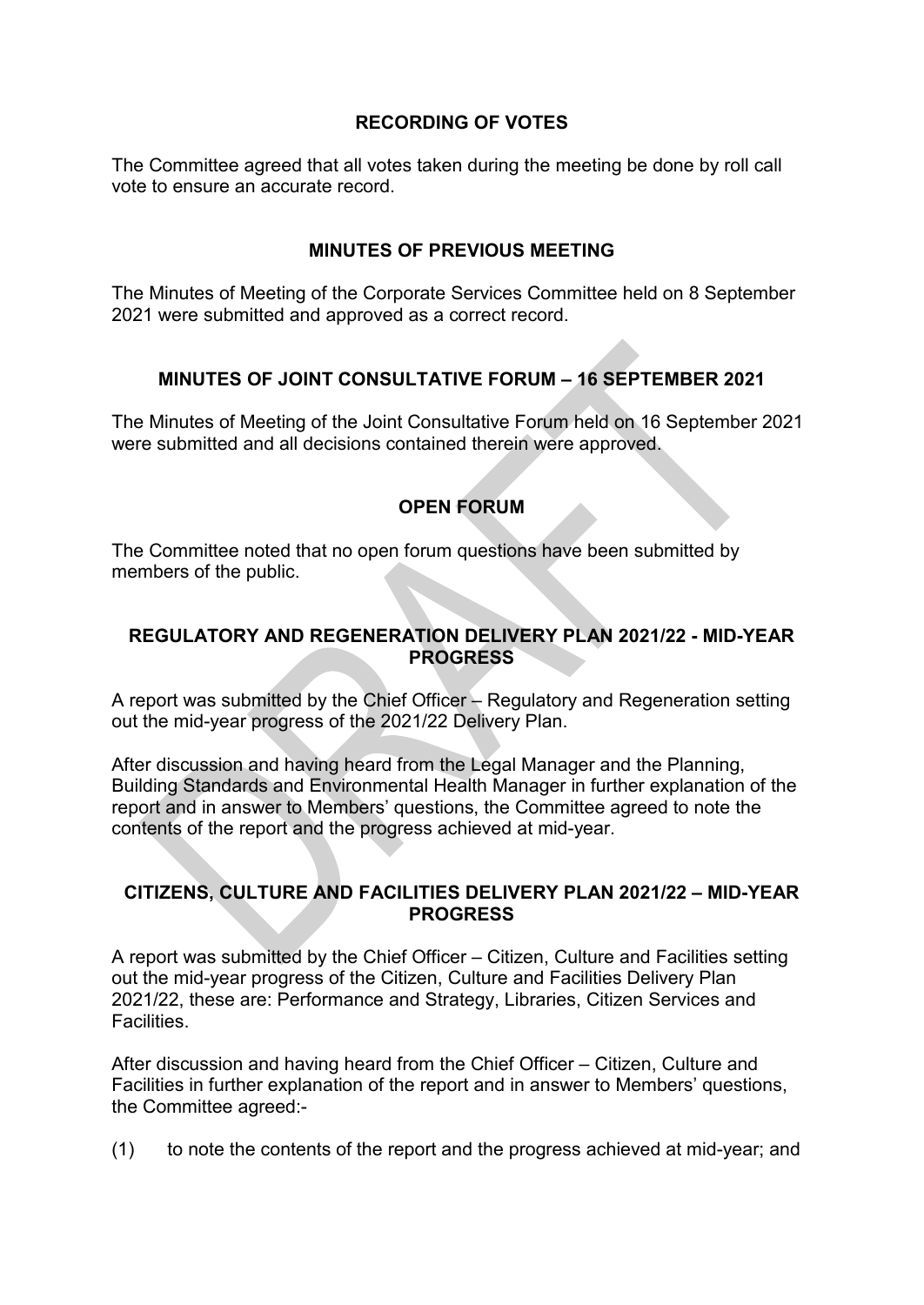(2) to note that the Delivery Plan will also be submitted to the next meeting of the Cultural Committee to enable scrutiny of the Town Hall, Arts and Heritage and Communications.

### **PEOPLE AND TECHNOLOGY DELIVERY PLAN 2021/22 – MID-YEAR PROGRESS**

A report was submitted by the Chief Officer – People and Technology setting out the progress to date in delivery of the actions and performance indicators detailed within the People and Technology Delivery Plan 2021/22.

After discussion and having heard from the Chief Officer – People and Technology in further explanation of the report and in answer to Members' questions, the Committee agreed to note the contents of this report and the progress achieved at mid-year.

# **RESOURCES DELIVERY PLAN 2021/22 – MID-YEAR PROGRESS**

A report was submitted by the Chief Officer – Resources setting out the mid-year progress of the 2021/22 Delivery Plan.

After discussion and having heard from the Chief Officer **–** Resources in further explanation of the report and in answer to Members' questions, the Committee agreed to note the contents of the report and the progress achieved at mid-year.

### **CORPORATE PROCUREMENT ACTIONS – SUPPLY, DISTRIBUTION AND PROPERTY DELIVERY PLAN 2021/22 – MID-YEAR PROGRESS**

A report was submitted by the Chief Officer – Supply, Distribution and Property setting out the mid-year progress of Corporate Procurement actions within the Supply, Distribution and Property Delivery Plan 2021/22.

After discussion and having heard from the Chief Officer – Supply, Distribution and Property in further explanation of the report and in answer to a Member's questions, the Committee agreed to note the contents of the report and the progress achieved at mid-year.

### **CORPORATE SERVICES BUDGETARY CONTROL REPORT TO 30 SEPTEMBER 2021 (PERIOD 6)**

A report was submitted by the Chief Officer – Resources advising on the performance of the Corporate Services budget for the period to 30 September 2021.

After discussion and having heard from the Chief Officer – Resources in further explanation of the report and in answer to Members' questions, the Committee agreed:-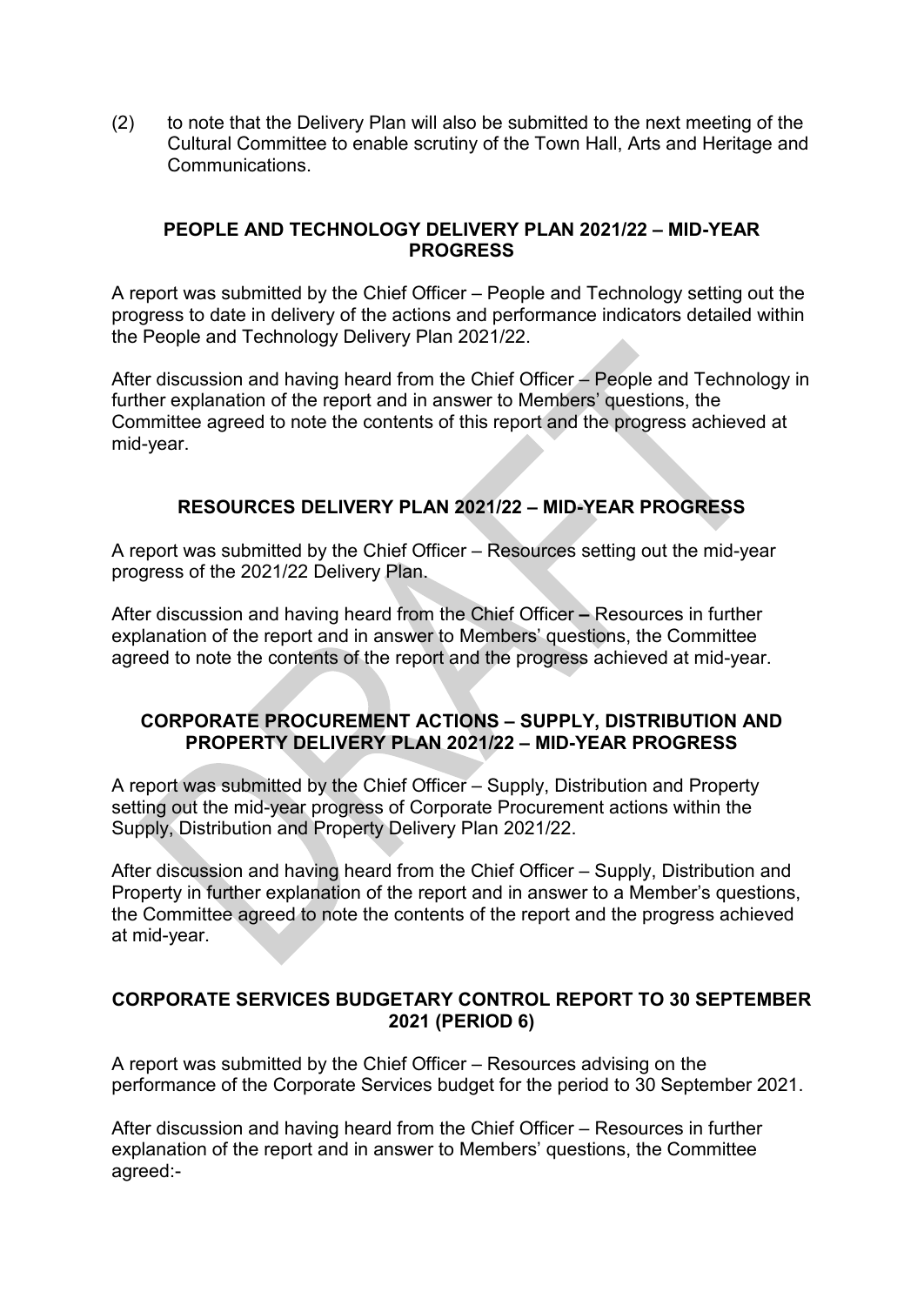- (1) to note that the revenue account currently showed a projected annual favourable variance of £0.182m (0.57% of the total budget) which included an adverse variance related to the potential impact of Covid-19 of £0.150m resulting in an underlying favourable variance of £0.332m (1.04% of the total budget);
- (2) to note that the capital account was showing a projected in-year underspend of £1.977m (35.2% of in-year budget) due to three projects showing projected underspends, and that the project life projection was currently showing a projected on budget spend; and
- (3) to note the progress on efficiencies incorporated into budgets for 2021/22.

# **HOME CONTENT INSURANCE FOR COUNCIL TENANTS AND PRIVATE OWNED EX-COUNCIL PROPERTIES**

A report was submitted by the Chief Officer – Resources providing an update on the Home Contents Insurance scheme available to council tenants and owners of former council houses and providing options for the future of the scheme.

After discussion and having heard from the Section Head – Revenues and Benefits in further explanation of the report and in answer to Members' questions, and following a short recess, the Committee agreed to note the report, agreeing Option 1 – tender policy on current terms i.e. officers continue to administer the scheme.

# **BLOCK BUILDINGS INSURANCE**

A report was submitted by the Chief Officer – Resources seeking approval to tender the Block Building Insurance Policy which is administered by West Dunbartonshire Council.

After discussion and having heard from the Section Head – Finance, Administration & Control in further explanation of the report and in answer to a Member's questions, the Committee agreed: -

- (1) to approve the tendering of the Block Building Insurance Policy with a new contract to come into effect from 1 April 2022 for an initial contract period of three years with an option to extend by up to a further two 12 month periods;
- (2) that as part of the tender process the Chief Officer Resources has the authority to vary the scheme's terms as may be required in terms of excess levels and/or insurance coverage, as noted in the report;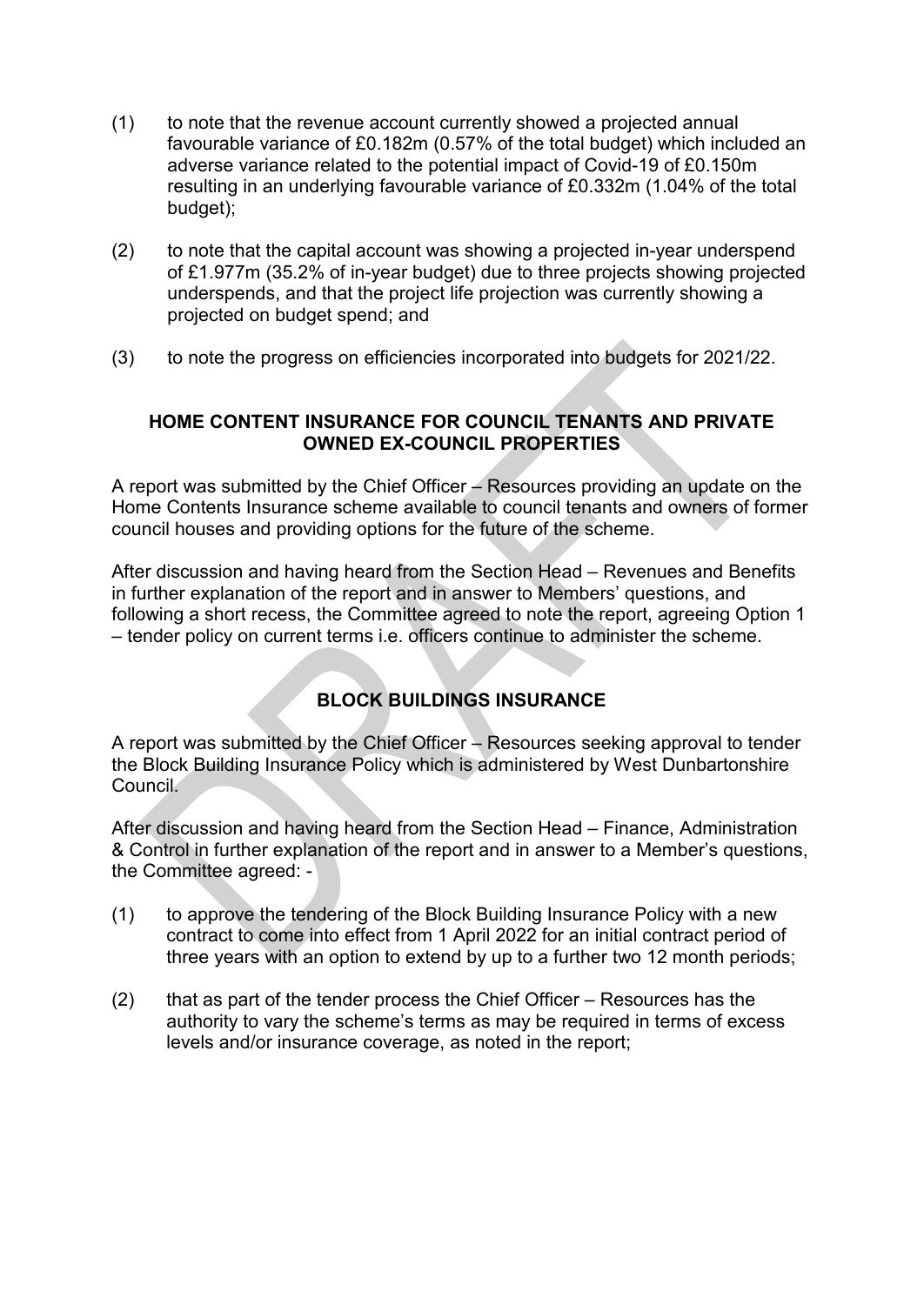- (3) to note that a report will be brought to a future meeting of the Tendering Committee seeking approval for the Chief Officer – Regulatory and Regeneration to conclude the award of a new contract, if the value is £50,000 or more, following evaluation of tender submissions received, and should the Corporate Services committee or Full Council (timing dependent) agree to proceed to award a contract; and
- (4) to note that scheme members will be provided with details on the outcome of the tender exercise on completion of this process.

# **QUEEN'S PLATINUM JUBILEE 2022**

A report was submitted by the Chief Officer – People and Technology providing an update on the on the options considered in respect of the Queen's Platinum Jubilee.

After discussion and having heard from the Chief Officer – People and Technology in further explanation of the report and in answer to a Member's questions, the Committee agreed:-

- (1) to approve the preferred approach to the celebration of the Jubilee, namely that relevant Local Government employees be invited to request a day of leave from their entitlement for Thursday, 2 June should they wish to mark the occasion and Friday, 3 June 2022 would be a day of closure with normal pay for the day applied; and
- (2) to note that this approach was one agreed for the workforce and that relevant establishments would therefore be closed on Friday, 3 June only.

# **DECLARATIONS OF INTEREST**

Having earlier declared interests in the remaining items of business on the agenda, Councillors Finn and McBride left the meeting at this point.

### **ANNUAL PERFORMANCE OF WEST DUNBARTONSHIRE LEISURE TRUST FOR YEAR TO 31 MARCH 2021**

A report was submitted by the Chief Officer – Citizen, Culture and Facilities presenting the annual performance of West Dunbartonshire Leisure Trust during the period 1 April 2020 to 31 March 2021.

After discussion and having heard from the Chief Officer – Citizens, Culture and Facilities and General Manager – West Dunbartonshire Leisure Trust in further explanation of the report and in answer to Members' questions, the Committee agreed:-

(1) to note the contents of the report; and